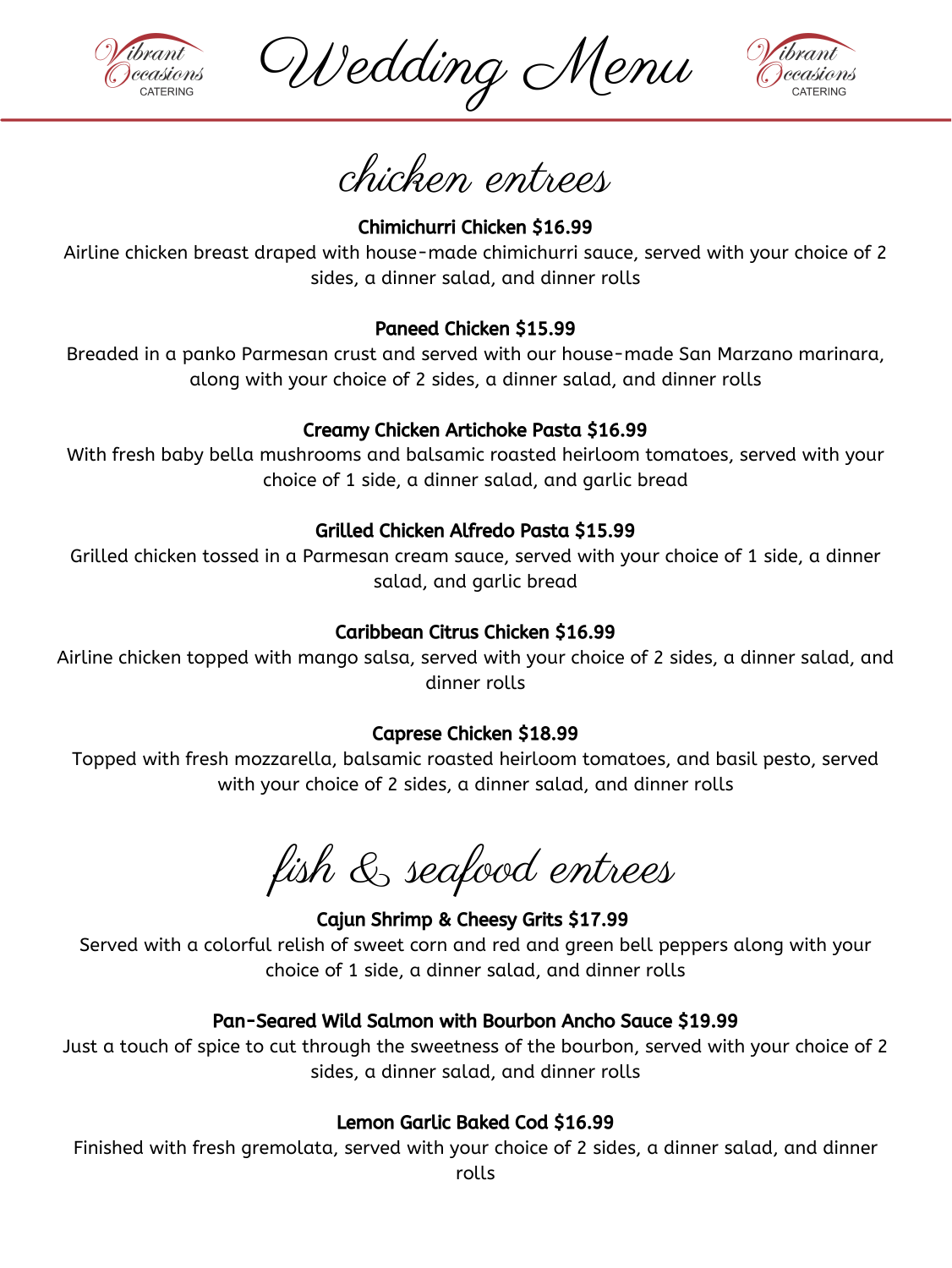#### Spinach Artichoke Stuffed Portobello \$18.99

Stuffed with spinach, artichoke hearts, sun-dried tomatoes, feta and Parmesan cheeses, and drizzled with balsamic glaze, served with your choice of 2 sides, a dinner salad, and dinner rolls

#### Creamy Basil Pesto Garden Pasta \$15.99

Tossed with garden fresh vegetables, including balsamic roasted tomatoes, fresh spinach, mushrooms, artichoke hearts, asparagus, and sauteed red onion, served with your choice of 1 side, a dinner salad, and garlic bread

meatless entrees





Cabernet Braised Brisket \$22.99

Prime black Angus beef brisket braised until fork-tender, served with your choice of 2 sides, a dinner salad, and dinner rolls

## Spice-Rubbed Pork Tenderloin with Bourbon Ancho Sauce \$16.99

Draped with a luscious sauce with just enough spice to cut through the sweetness of the bourbon, served with your choice of 2 sides, a dinner salad, and dinner rolls

# Bacon-Wrapped Pork Tenderloin \$16.99

Wrapped in applewood-smoked bacon and roasted, topped with a white wine reduction, served with your choice of 2 sides, a dinner salad, and dinner rolls

# Bulgogi Brisket \$19.99

Prime black Angus brisket draped with Korean barbeque sauce, served with your choice of 2 sides, a dinner salad, and dinner rolls

# Pasta Ragu \$15.99

Cabernet-braised shredded beef and Italian sausage in a San Marzano marinara spooned over a bed of pasta, served with your choice of 1 side, a dinner salad, and garlic bread

Pork Adovada \$17.99

Smoked and then braised in a red chili sauce, served with your choice of 2 sides, a dinner salad, and dinner rolls

#### Grilled Pork Chop with Chasseur Sauce \$17.99

Tender pork loin chop draped with white wine reduction with baby bellas, shallots, and fresh herbs, served with your choice of 2 sides, a dinner salad, and dinner rolls

beef & pork entrees

*Entrees can be split for an additional \$1 per guest*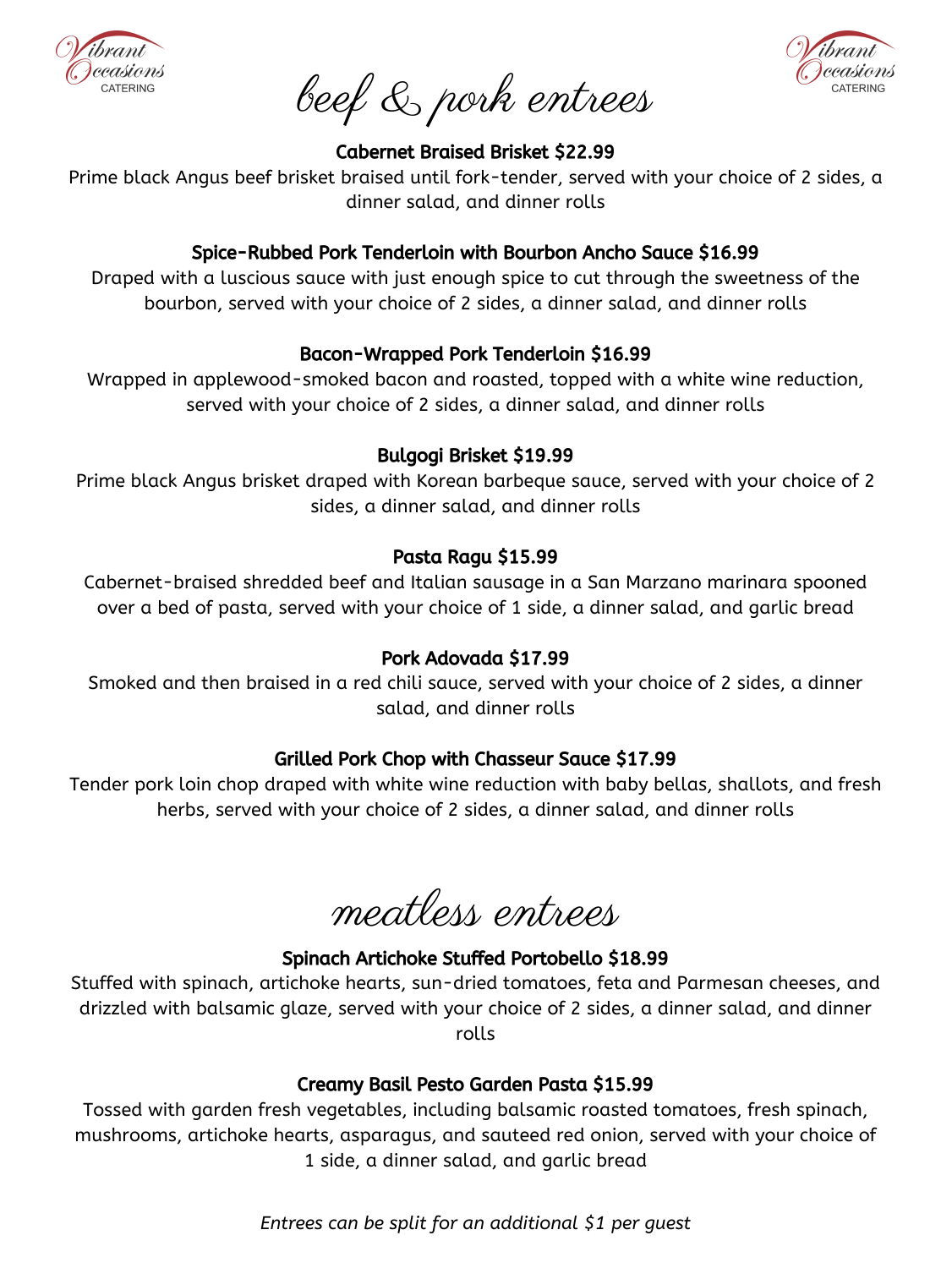Green Bean Provencal Tossed with blistered grape tomatoes

**Tri-Color Roasted Potatoes** Yukon Gold potatoes, sweet potatoes, and baby red potatoes drizzled with extra-virgin olive oil, lightly seasoned and oven-roasted

Harvest Vegetables A colorful mixture of fresh vegetables, including Brussels sprouts, butternut squash, asparagus, button mushrooms, red bell peppers, zucchini, yellow squash, and baby carrots lightly seasoned and roasted

**Twice Baked Potato Casserole** Buttery Yukon Gold potatoes whipped with cream and butter and blended with sharp cheddar cheese, topped with green onions and crispy applewood-smoked bacon crumble

Mac & Cheese An upscale rendition of a classic favorite made with our jalapeno cheese sauce

Roasted Broccoli Fresh broccoli florets drizzled with extra-virgin olive oil and roasted

 $\sqrt{2}$ 

**Dinner Salad** A garden fresh salad served with assorted dressings on the side

Cheesy Grits Stone ground with sharp cheddar

Spring Vegetable Mix Fresh broccoli florets, yellow carrots, green beans, zucchini, yellow squash, and red bell peppers make this a feast for the eyes as well as the mouth

Mashed Yukon Gold Whipped with butter and cream

Greek Salad (add \$0.50 per guest) Crisp salad greens topped with feta cheese, black olives, grape tomatoes, and red onions, served with our house Greek dressing

**Strawberry Salad** (add \$1.00 per guest) Topped with fresh strawberries, seedless red grapes, toasted pecans, shredded Parmesan cheese, grape tomatoes, and cucumbers, served with our balsamic vinaigrette

**Bread Basket** (add \$1.00 per guest) An assortment of freshly baked breads, including garlic cheddar biscuits, sweet and wheat dinner rolls, sweet potato biscuits, and Mexican cornbread muffins, served with flavored whipped butters

Caesar Salad (add \$0.50 per guest) Crisp salad greens with shredded Parmesan cheese, grape tomatoes, crunchy croutons, and creamy caesar dressing

Dinner Rolls Freshly baked sweet rolls and wheat rolls

Garlic Bread Lightly toasted garlic french bread

breads



sides